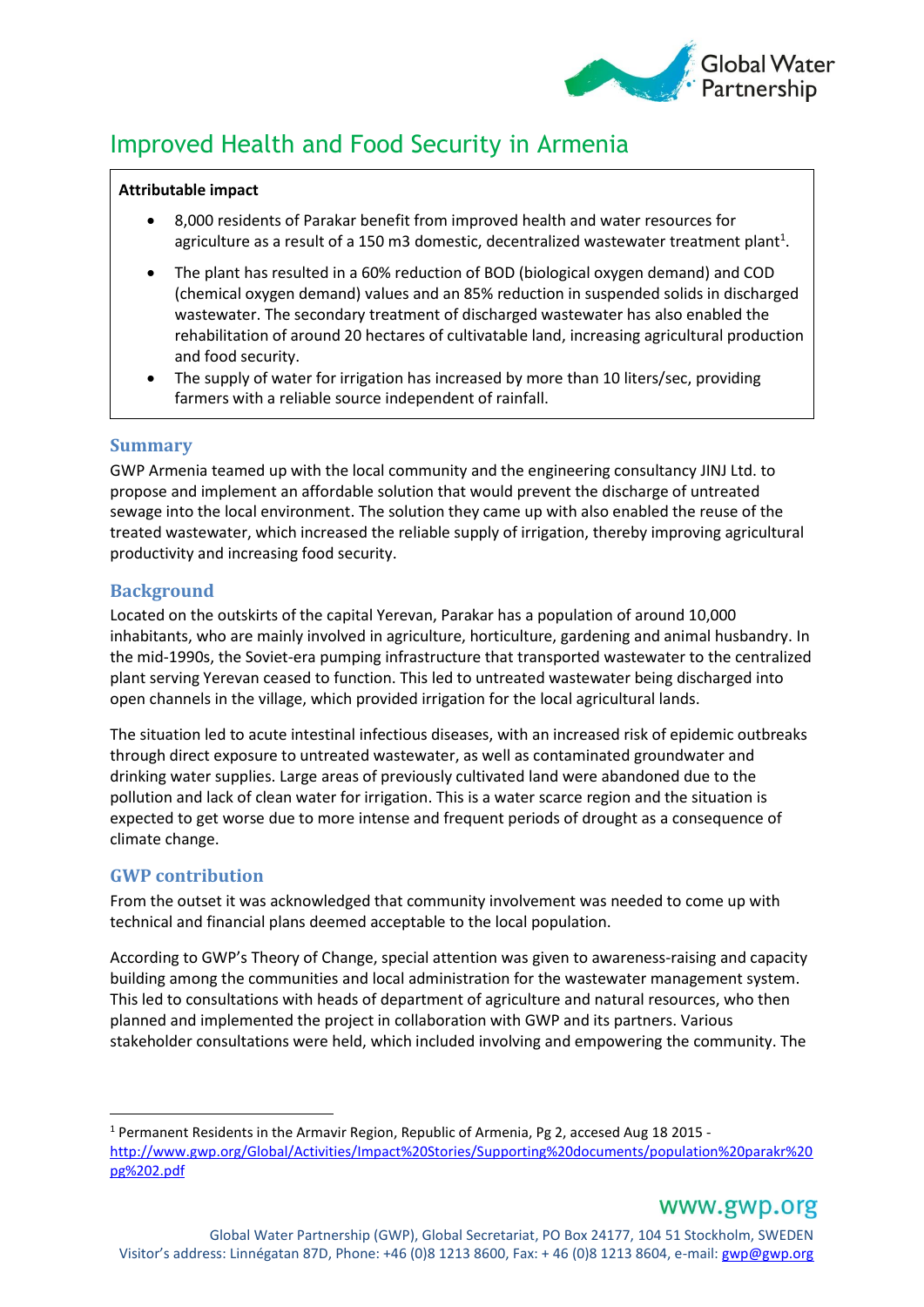

consultations were important to build ownership of the project within the communities, thus enhancing sustainability.

Together with the local authorities, GWP prepared the technical aspects of the project, the tenders and implementation phases. Strong partnerships and adequate knowledge management were crucial factors in the successful implementation of the project. A video showcasing the different aspects of the project was also produced.

In order to integrate the project principles in policy and governance (GWP Theory of Change), GWP organized a workshop with partners and the government to identify the conditions for promoting alternative approaches for urban wastewater treatment in Armenia. This included the legislative, institutional and financial framework, and the aim was to create environment enabling implementation and spreading the approaches in Armenia.

The Parakar community and GWP Armenia initially obtained funding from the Global Environment Facility's (GEF) Small Grants Programme to design and construct a decentralized wastewater treatment plant. It consisted of biological treatment facilities with a capacity of 150m3 per day; the first of its kind in Armenia. The non-conventional technology selected had the advantage of being relatively cheap to build (in comparison to reconnecting the village sewer system with the Yerevan centralized wastewater infrastructure) and operate whilst ensuring that the wastewater was treated to the necessary standard to eliminate health risks for the local population, and enable safe agricultural reuse.

To pay for the continued operation and maintenance of the system, a scheme to collect wastewater treatment charges from householders and charge fees for using the treated wastewater for irrigation was established.

### **Results**

The initial construction of the treatment facilities was carried out within the first stage of the project between 2010 and 2012. This was followed by a second stage, financed through a combination of local funds and funds allocated through the GWP Water, Climate and Development Programme in Central Asia and Caucasus, which added a naturally aerated biological treatment pond system, enabling secondary treatment through aquatic plants.

During the project implementation, special attention was paid to public awareness-raising. The aim was to gain public acceptance for the choice of wastewater treatment technology, as well as the reuse of treated wastewater for agricultural production. The community population was informed about the project goals and outcomes through leaflets and round tables. This made a solid base for community approach in complex water solutions.

The main principles of the pilot project are (a) Consideration of wastewater as a valuable water resource and treated wastewater reuse for other purposes; (b) Development and maintenance of a decentralized wastewater system, (c) Investment of a new, relatively cheap wastewater treatment technology (in terms of construction and operation).

The Parakar wastewater treatment can be operated and maintained by locally trained staff, and it utilizes the treated wastewater as a resource, thereby boosting agricultural productivity and strengthening local resilience to climate change.

The choice of technology is a good example of an integrated solution whereby heath, economic and environmental needs are simultaneously addressed. In the context of climate change, the reuse of wastewater ensures a reliable supply of irrigation water, less dependent on rainfall patterns, which makes it a low regret solution. In the context of the ongoing nationwide initiative to rehabilitate the